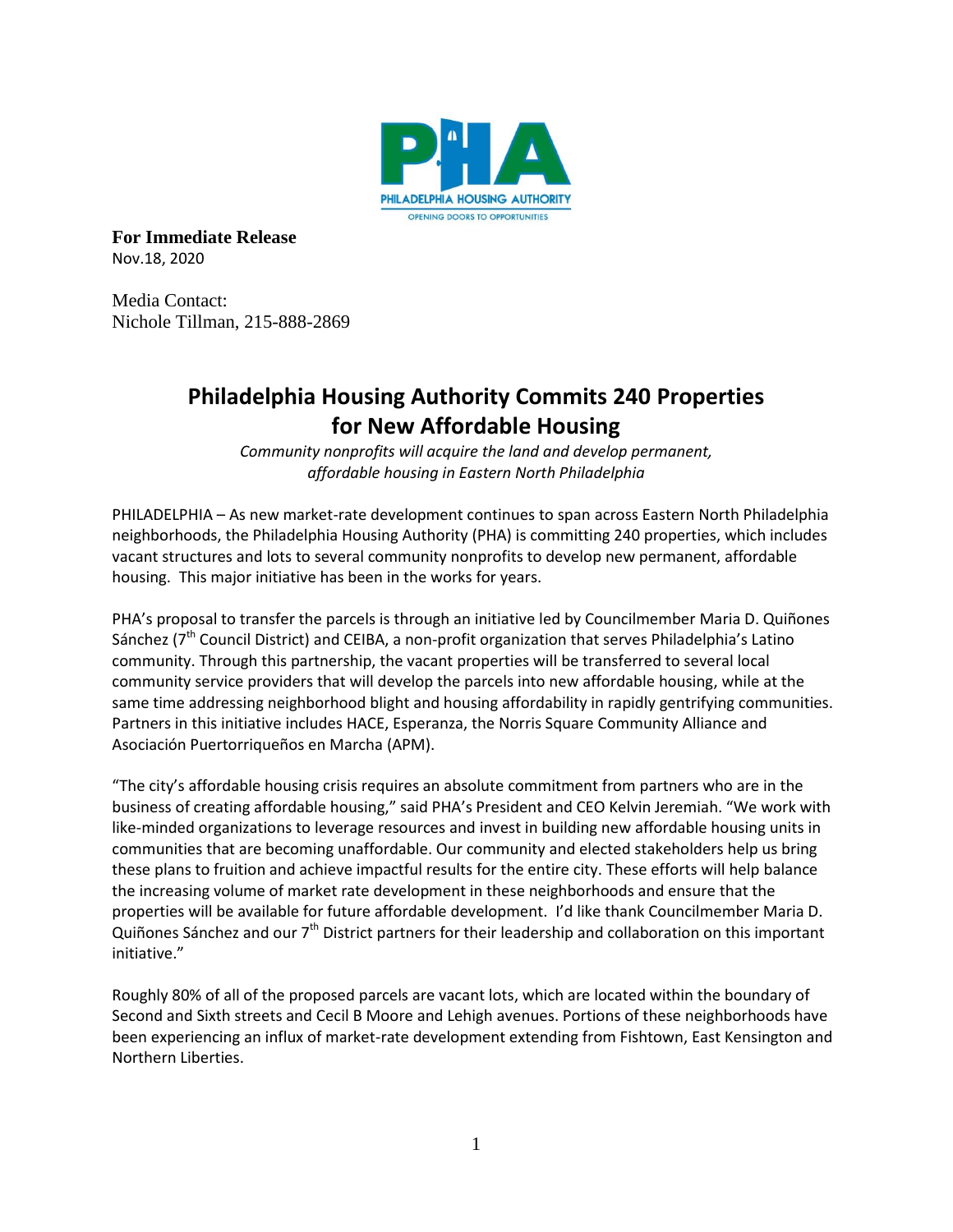"We need to do everything we can to create new affordable housing for our neighborhoods most in need," said Councilmember Sánchez. "Bringing city agencies and community partners together is how we will solve the city's affordable housing crisis. The new housing will provide new opportunities to lift up individuals and families across our Latino neighborhoods, along with those who live in some of our most vulnerable communities."

For more than seven years, PHA has been working with its nonprofit and CDC partners in the  $7<sup>th</sup>$ Councilmanic District to develop and preserve approximately 500 affordable housing units in one of the city's most underserved communities, including nearly 400 units receiving capital or rental subsidy support from PHA. Examples of these affordable housing developments include, HACE's Case Indiana and Casa Caribe; Esperanza's Roberto Clemente Homes; APM's Paseo Verde and Norris Square Community Alliance's scattered site project-based development.

"We appreciate the city's collaboration with Latino community-based developers to address the urgent need for affordable housing in our neighborhoods," said Rev. Luis Cortés, founder and CEO of Esperanza. "Based on our collective capacity, we believe we can play a very important role in increasing the affordable, safe, stable housing options for our community's residents – contributing to the strength, stability, and prosperity of the city as a whole."

"We have an urgent need for affordable housing in our community, and this partnership will help us meet this need and help our families to have a safe place to live, thrive, and achieve economic mobility," said Michelle Carrera, Executive Director of the Norris Square Community Alliance.

PHA has been working on this initiative for more than two years, which will now culminate with the transfer of 240 vacant properties, in phases, to the non-profit development partners, subject to the U.S. Department of Housing and Urban Development (HUD) review and approval. As the partners receive approval for their development plans, PHA will transfer the required number of parcels for the respective scope of project. HACE already has plans to develop 10 new affordable homes starting in early 2021 and anticipates developing almost 80 permanent, affordable homes over time. The remaining parcels will be transferred to Esperanza, APM and Norris Square as their development plans are funded and approved.

"Now more than ever, community development work requires partners with a shared vision and values to rebuild neighborhoods that have suffered from decades of disinvestment," said Maria N. Gonzalez, President of HACE. "HACE is fortunate to have the Philadelphia Housing Authority as a partner that is committed to supporting our affordable housing agenda for the Fairhill and St. Hugh Neighborhoods in Eastern North Philadelphia. The donation of these vacant lots will help HACE realize its plan for equitable development and long term affordable homeownership housing through the creation of the Good Lands Trust."

"Gracias PHA for engaging with Latino organizations in our quest for equitable community development in Eastern North Philadelphia. Your commitment is now an important ingredient in our Collective Impact strategy to increase affordable housing in the neighborhoods that need it the most," said Will Gonzalez, the Executive Director of Ceiba.

PHA will transfer each property to the partnering nonprofits for nominal value. Properties will be developed and available to low-income families based on the Area Medium Income. The transfer of the vacant properties are subject to PHA Board and HUD approval.